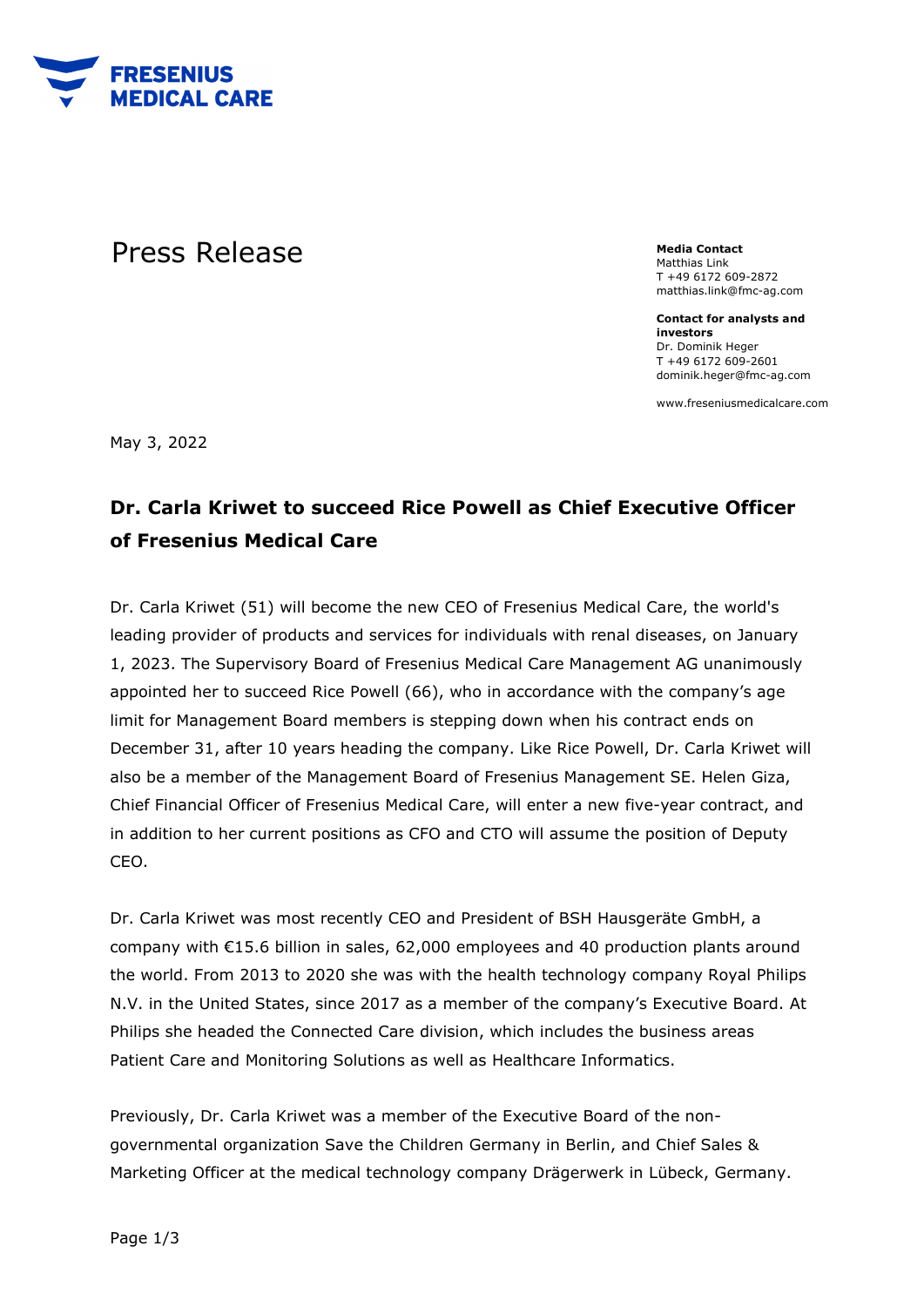Between 2003 and 2010 she held various management positions in the strategy department and in the Healthcare division of Linde AG, lastly as Head of Linde Healthcare Europe. Before that, she spent six years with the Boston Consulting Group, where, among other responsibilities, she headed consulting projects in healthcare. Dr. Carla Kriwet started her career in project management at ABB Daimler-Benz Transportation in India in 1995, after working as a volunteer for an SOS Children's Village in Burundi and studying business at Switzerland's University of St. Gallen, where she graduated with a doctorate degree.

Rice Powell joined Fresenius Medical Care in 1997, and as CEO of Fresenius Medical Care North America was appointed to the Management Board of Fresenius Medical Care in 2004. He has been the company's CEO since January 1, 2013. Under his direction, Fresenius Medical Care significantly extended its global leadership, identifying emerging business areas such as value-based care and home dialysis early and then expanding successfully into them.

Rice Powell said: "After 25 years with this company, and a full decade as CEO, I look back with a lot of gratitude and pride at what we achieved during this time. Our products and services are more important than ever to our patients, and a fundamental part of their lives. As the world's only provider of the full range of innovative therapies and products for people with renal diseases, we have outstanding prerequisites for our continued success. I want to thank all my colleagues – on the Management Board, the management team, and everyone in all our facilities worldwide – for their untiring efforts and support over the years. I'm very happy to know that our company will be in good hands in the future."

Stephan Sturm, Chairman of the Fresenius Medical Care Management AG Supervisory Board and CEO of Fresenius, said: "I am very thankful to Rice Powell for his highly dedicated service over many years, and for his important contribution to our success. He played a key role in shaping Fresenius Medical Care, initiated future-looking developments and set in motion the necessary transformation of the company. On behalf of the entire Supervisory Board and the Management Board of Fresenius, I wish Rice all the very best for the next stage of his life, with more time for his family and hobbies. At the same time, I am very much looking forward to working with Dr. Carla Kriwet. I have come to know her as a highly skilled and bold manager with a lot of experience in the healthcare industry, clear ideas and a lot of empathy. People's health and well-being are very close to her heart, and something she has worked for over the years in different organizations and constellations. I'm certain that working closely with Helen Giza, and